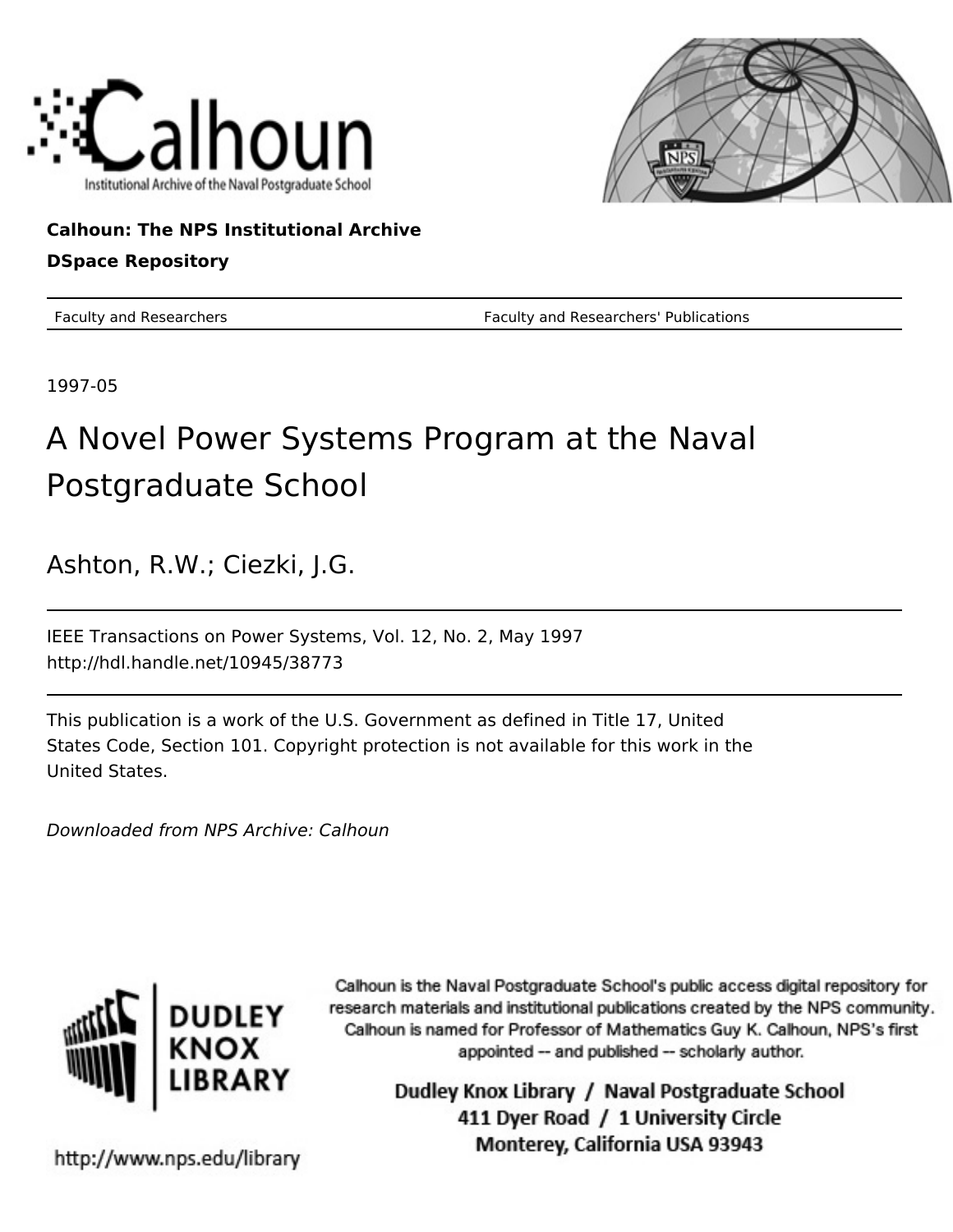# **A NOVEL POWER SYSTEMS PROGRAM AT THE NAVAL POSTGRADUATE SCHOOL**

#### R. W. Ashton, *Member, IEEE,* and J, *G.* Ciezki, *Member, IEEE*

**Abstract-The Power Systems program at the Naval Postgraduate School is a unique academic endeavor which seeks to both educate Navy officers in relevant advanced technologies and to complement the research efforts on-going at the government laboratories. The move toward incorporating moreelectric technology into naval combatant shipboard power systems and the requisite analysis of such finite-inertia, stifflyconnected systems have driven the development of a program that intermixes power electronics, electric machines, and microprocessors. Through work emphasizing analysis, handson hardware investigation and simulation, the students are exposed to the diverse issues encountered in power system research. The students are also presented unique opportunities to interact on-site with various government laboratory sponsors to further draw the connection between theory and hardware implementation.** 

Keywords-power engineering education, modeling, simulation and power laboratory.

### I. INTRODUCTION

The Naval Postgraduate School (NPS) is a unique academic institution whose primary mission is to increase the combat effectiveness of the Navy and Marine Corps. Through the use of specially-tailored programs not available at other educational institutions, the faculty at NPS seek to prepare U.S. officers from all branches of the uniform services to introduce and utilize advanced technologies relevant to the unique requirements of the Department of Defense. The faculty, the majority of whom are civilians, are actively engaged together with the government laboratories in naval and maritime research which facilitates innovation and technological change in the Navy.

The remarkable increase in microprocessor technology coupled with the development of high-power semiconductor devices has fueled industry-wide interest in employing electromechanical actuators and power electronic converters in terrestrial, aerospace, and marine systems [ 11-[4]. An example of such a move toward more-electric technology is the investigation by the Naval Surface Warfare Center investigating into an Integrated Power System (IPS) for twenty-first century naval combatant vessels. The proposed

96 **SM** 374-9 PWRS **A** paper recommended and approved by the IEEE Power Engineering Education Committee of the IEEE Power Engineering Society for presentation at the 1996 IEEE/PES Summer Meeting, July **28** - August 1, 1996, in **Denver,** Colorado. **Manuscript**  submitted December 22, 1995; made available for printing April 23, 1996.

system incorporates a DC Zonal Electrical Distribution System (DC ZEDS) **as** illustrated in Fig. I **[5]-[7].** Another example is the Power Electronic Building Block program sponsored by the Office of Naval Research (ONR). The PEBB research goal is to develop a new power<br>semiconductor module that has vastly improved semiconductor module that has vastly improved characteristics over current-technology devices, such as current density, voltage capability and speed. The thrust of this effort is to reduce cost and weight while dramatically increasing reliability and modularity.



**Fig. 1. DC** Zonal Electric **Distribution System** (DC **ZEDS)** 

In an era of shrinking defense budgets, it is vital for military research initiatives to reduce production costs and raise efficiency standards. For instance, the advantages of DC ZEDS include zonal fight through survivability, enhanced flexibility and producibility, increased reliability for combat systems by maximizing continuity of power, improved management of power, decreased weight, and acquisition cost savings. In response to this technological push and the growing need for Naval officers to be schooled in this advancing area, NPS established a Power Systems Engineering program within the School of Electrical Engineering. This Power Systems program also supports the Total Ships Systems Engineering effort which is an interdisciplinary effort toward educating the officers from a systems-level approach. The electrical engineering curriculum offers formal concentrations in: Communication Systems, Computer Systems, Guidance, Navigation and

**U.S.** Government **Work** Not Protected by **U.S.** Copyright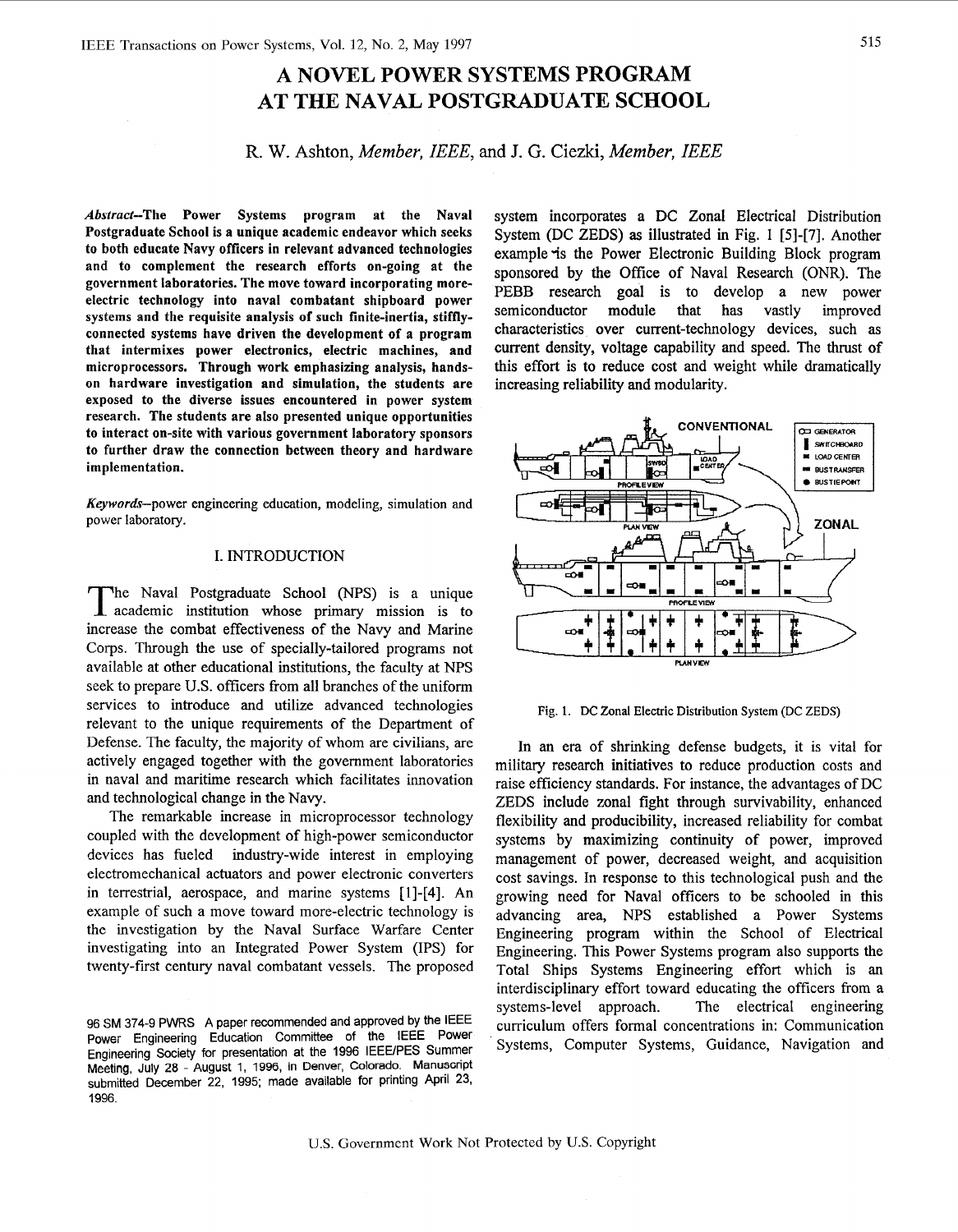Control Systems, Electromagnetic Systems, Signal Processing Systems and Power Systems. The curriculum presently consists of approximately 120 students of which one-fifth are in the Power Systems tract or are currently enrolled in Power Systems courses. The department is supported by approximately **45** faculty members. To satisfy the requirements for a master's degree, a student must complete 52 quarter credit hours of graduate level work and must present an acceptable thesis for a minimum of 16 credit hours.

The Power Systems program at NPS offers a broad, balanced approach to power engineering which emphasizes integrating classroom instruction together with hardware experimentation, computer simulation, and research projects. By maintaining a close affiliation with Navy research labs, the contents of the courses are kept relevant and the students are motivated by timely issues. Owing to the continued shift in industrial and government-sector research interests, a wide variety of approaches to power engineering education have been adopted and presented in the literature [8]-[15]. This paper seeks to augment that selection by introducing the structure and mission of the unique Power Systems program at NPS.

# **II. PROGRAM STRUCTURE**

**<sup>4</sup>**2 For a student to excel in the multi-disciplinary field of power engineering, a program must offer the fundamentals of circuits, electromagnetics, semiconductors, power electronics, electric machines, and electric drives **as** well **as**  controls, microprocessors, and numerical methods. Structuring a program which intermixes these diverse topics, the faculty has emphasized **an** approach that merges theoretical course work, laboratory experimentation, and computer simulation and design. Since the student is required to complete a thesis to receive a master's degree in Engineering, this program prepares the student with maximum flexibility to engage in hardware, software [16], and/or theoretical research.

To implement such a comprehensive approach, the faculty developed a power systems laboratory stressing both hardware and software capability. The five lab benches are stocked with AC and DC motors, transformers and variacs, AC and DC variable power supplies, power electronic converters, scopes and probes, data acquisition capacity, and a variety of analog and digital discrete components. Within the lab, the students have access to several networked SPARC workstations, as well as 486 PCs, which all have data processing capability. For simulation and analysis, the Advanced Continuous Simulation Language (ACSL) [ 171, SIMULINK **[18],** MATLAB, Saber [19] and PSPICE are made available to each student through the computer network. By emphasizing a hands-on approach to education through electronic and computer hardware, the professors

have found that students are better able to appreciate and extend further the theoretical information presented in class.

Being a new area at the school, the Power Systems program presently consists of five regularly scheduled courses summarized in Table 1. When possible, the faculty will bring on-line several additional courses which are briefly introduced in Section IV of this paper. Presently, the students are encouraged to investigate additional advanced topics through directed study courses and thesis research. Since not all officers entering the program have an undergraduate degree in engineering, the usual undergraduate courses in circuits, transistors, fields, and control provide the foundation The graduate electrical engineering. program, leading to the MSEE degree, is accredited as an Electrical Engineering Program at the advanced level by the Engineering Accreditation Commission of the Accreditation Board for Engineering and Technology (ABET).

As part of the 27 credits of advanced electrical engineering course work, a student in the Power Systems option typically enrolls in the following course offerings:

TABLE 1. Summary of Graduate Courses Presently Offered.

| Course Title                         | Lecture | Lab   |
|--------------------------------------|---------|-------|
|                                      | hr/wk   | hr/wk |
| <b>Electrical Machinery Theory</b>   |         |       |
| Solid State Power Conversion         |         |       |
| Advance Electrical Machinery Theory  |         |       |
| Advance Solid State Power Conversion |         |       |
| Electric Power Engineering           |         |       |

#### *A. Electrical Machinev Theory (EC3130)*

This course provides an introduction to the analysis of electromechanical devices using **a** magnetically-coupled circuits approach. The course includes explicit derivations of the governing equations for transformers, DC machines, induction machines and synchronous machines. In addition, equivalent steady-state circuits are developed, reference frame theory is applied to the AC machines, and the student is introduced to the basics of machine simulation as required in shipboard electric drive analysis.

#### *Laboratory Work*

Each student is required to complete a set of tutorials structured to introduce the basic issues relevant to power system simulation. Once the student is introduced to the governing equations of the various components, an emphasis is placed on the student then being able to structure an appropriate digital simulation. The electromechanical device experiments in the EC3 130 laboratory use a diverse selection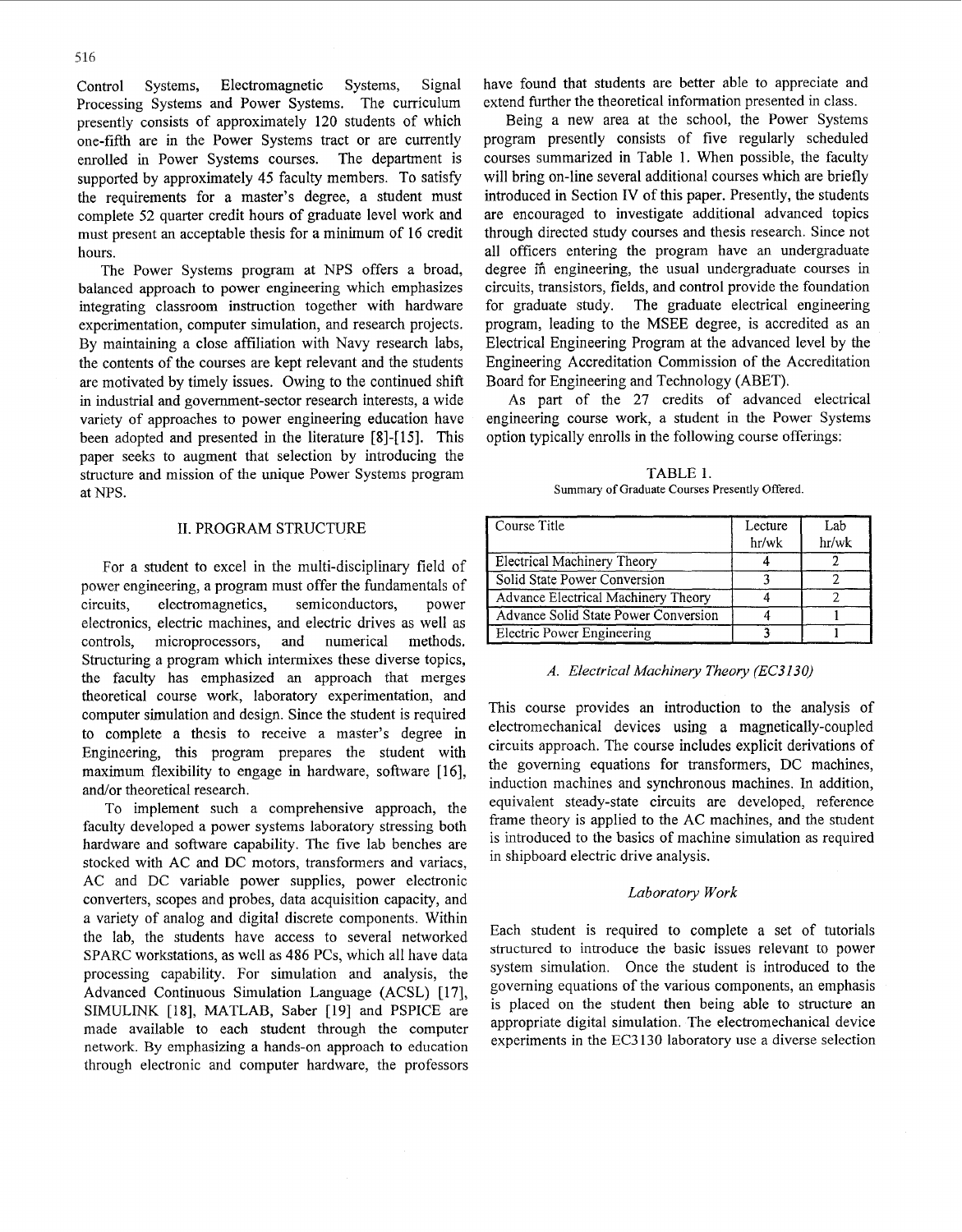of LabWolt machines and data acquisition equipment. Experiments include:

- Introduction to the Universal Motor
- Power Transformer Characteristics
- DC Machine Characteristics  $\bullet$
- Automatic Starting and Speed Control of DC Machines
- Split-Phase and Capacitor-Start Motor Characteristics
- Capacitor-Run Motor Characteristics

### *B. Solid State Power Conversion (EC3150)*

In this course, a variety of solid-state power conversion circuit topologies found in Naval shipboard power systems are examined. The conversion circuits and techniques are analyzed, tested in hardware, and in some cases simulated. An overview of commonly used switches is taught. Topics include:

- *AC-to-DC*  Controlled Rectifiers: Half and full-wave rectifiers in both single and polyphase configurations are analyzed with resistive and inductive loads. The DC load line is also detailed so that critical inductance values are resolved.
- *AC-to-AC*  Phase Control: Integral and phase control with resistive and inductive loads are analyzed to examine currents, voltages, power factor and harmonics.
- *DC-to-DC*  Converters: The buck, boost, buck-boost, forward and flyback converters in both continuous and discontinuous modes are studied and analyzed in detail. Component size selection based on current and voltage ratings is also presented.
- *DC-to-AC*  Inverters: Half-bridge, full-bridge and polyphase inverters are presented. Different control algorithms (square, 6-pulse, PWM, sine-PWM, etc.) are analyzed to examine their effects on output voltage control and harmonic content.

### *Laboratory Work*

The power electronics laboratory experiments for EC3 150 combine a number of InverPower electronic modules together with standard monitoring and data recording equipment. The experiment topics include:

- Single and Three-phase Half-Wave Controlled Rectifiers
- Single and Three-phase Full-Wave Controlled Rectifiers
- DC Load Line Using Single and Three-phase Full-Wave Controlled Rectifiers
- Single and Three-phase AC Voltage Control
- Buck, Boost and Buck-Boost Choppers
- Three-phase Voltage Source Inverters with 6-Pulse and SPWM Control

#### *C. Advanced Electrical Machinery Systems (EC4130)*

This course introduces the advanced analysis of detailed and reduced-order representations of shipboard electric machinery and power electronic drives. In addition, the officers are exposed to the fundamentals of vector control, the modeling and control of DC link systems, the modeling and control of current source inverter systems, and the design of constant flux AC machine drives. The course includes specialty topics such as simulating magnetic saturation and open-phase fault conditions, the resolution of algebraic loops in reduced-order systems, and the detailed simulation of stiffly-connected systems. Upon developing linearized models, projects incorporate the basics of linear control theory as applied to electric drives. Simulation projects include:

- 3-Phase Induction Machine
- Induction Machine Control System
- 3-Phase Reluctance Machine
- Shipboard Power System
- Representative Shipboard Electric Drive

#### Laboratory Work

Using equipment similar to that described in EC3 130, the laboratory projects in EC4130 continue introducing the Naval officers to practical device characteristics. Experiments include:

- 3-Phase Induction Machine Parameters
- Synchronous Machine Starting Characteristics
- Power Factor Control of a 3-Phase Synchronous Machine
- Synchronizing an Alternator to the Electric Power Grid
- **Slip** Energy Recovery System

#### *D. Advanced Solid State Power Conversion (EC41.50)*

This course concentrates on the design and analysis of modern solid-state power electronic circuits compatible with present and future ship electric power systems.

- *0 Components*  Non-ideal aspects of both passive and active components are discussed. Practical design techniques are emphasized, including stacking and paralleling to meet voltage and current specifications.
- *Auxiliary Device Design*  Various solid-state protection schemes are presented. The proper sizing of snubber components, including MOVs, is stressed in addition to the determination of cooling and heat sink requirements.
- *Modeling* & *Simulation*  The open and closed-loop dynamic performance of various converters are analyzed using state-space averaged models and pole placement techniques.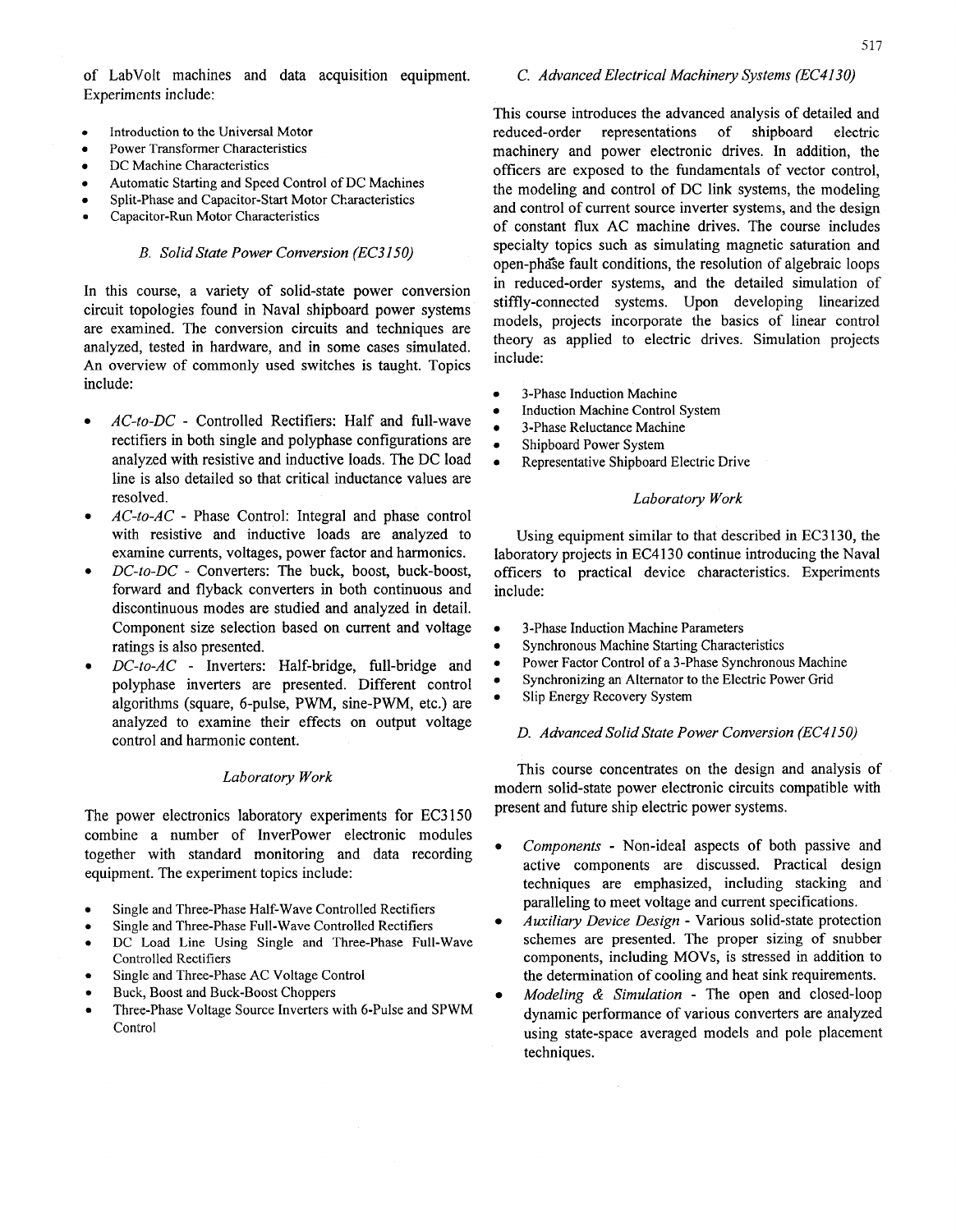- *Resonant Converters* Zero-voltage and/or zero-current switching converters are described concentrating on load, switch, and DC link resonant converters.
- *APLC*  Various active power line conditioners which monitor voltage, current, or both are analyzed. The suppression of current harmonics is highlighted. **e**
- *Current Research*  Relevant research from IEEE transaction journals is presented focusing on material applicable to the power electronic sequence.

# *Laboratory Work*

Several DC-DC converter topologies are evaluated in the power laboratory emphasizing the effects of non-ideal components, transient waveshapes, and efficiency. To compliment the resonant converter analysis presented in class, four different topologies are built and their characteristics examined in the laboratory. In order to study a representative APLC, an in-house unit, consisting of a "soft" power bus containing both linear and nonlinear loads, is assembled and a closed-loop control system is implemented using the "point of connection" voltage waveform. The main thrust of the laboratory portion of the course, however, is to have the students design, analyze, model, build, test, debug, and improve upon a particular type of converter selected by the instructor. By providing the students with an open-ended set of specifications, the instructor emphasizes the real-world issues involved in making a system work.

#### *E. Electrical Power Engineering*

This course provides an overview of the principles, broad-based concepts, and tradeoffs implicit to the design of shipboard electric power systems. Emphasizing advanced electrical power system configurations for ship service and ship propulsion, the theory necessary to understand complex component interactions is formulated and discussed. Topics include:

- *Three-phase Power*  The balanced and unbalanced delta and wye-configured three-phase systems are analyzed in detail.
- *Converters*  The different topologies used for converting AC-to-DC, AC-to-AC, DC-to-DC, and DC-to-AC are presented.
- *Modeling* & *Simulation*  State-space averaged models are developed and used in dynamic studies.
- *Future Shipboard Power*  In order to reflect the emphasis on a more-electric Navy, the advantages of using power electronic conversion, rather than motorgenerator sets, is introduced and discussed. In addition, future concepts relevant to propulsion and distribution are highlighted.

#### *Laboratory Work*

The laboratory experiments cover three-phase power sources and loads, converters and inverters, and end-to-end power system construction. The final lab involves the connection of a three-phase source to a six-pulse rectifier followed by a DC-DC converter and an inverter-driven induction machine.

#### 111. PROGRAM RESEARCH

With the active-duty officers at NPS already receiving full salary benefits, there are no research-assistant costs for directed in-house research. As a result, proposals may be drafted with fewer direct expenses for the available manpower hours. Since students are required to complete a master's thesis to satisfy the graduation requirements, they actively pursue interesting and timely research opportunities. In this section, a few representative research projects are discussed, highlighting the breadth and sophistication of the student involvement.

The DC ZED system architecture employs a port and starboard DC bus. The ship electrical systems are divided into individual zones which are connected to both DC busses. In order to supply the lower-voltage requirements within the zone, the bus voltage is reduced by a controlled DC-DC converter. The converter is controlled to maintain the zone voltage constant in the presence of disturbances at the bus and electrical transients within the zone. A thesis project involved building a low-power prototype of the DC distribution system in the power systems lab, developing an end-to-end SIMULINK model of the system, validating the model against the hardware, then designing and implementing a variety of hardware-in-the-loop control topologies for the DC-DC converter [20]. The project emphasized the validity of the digital simulation, the utility of designing controllers using the simulation, and the ease of implementing and verifying the control using a dSPACE DSP board and accompanying software [21]. Such a project demonstrates the interdisciplinary nature and practical applications stressed in the power program.

Power systems onboard marine vessels are unique in that they are finite-inertia and stiffly-connected; that is, infinitebus assumptions are invalid and the components are interconnected through short tie-lines. A short tie-line assumption leads to a connection incompatibility between standard models of network components. The development of nonstandard, reformulated component models by Mayer [22] offers an alternative approach to introducing auxiliary network components. A thesis project at NPS investigated the application of a differential algebraic solver available in ACSL to a detailed representation of a shipboard power system [23]. The results contrasted the modularity, flexibility, and accuracy of this method with the methods presented in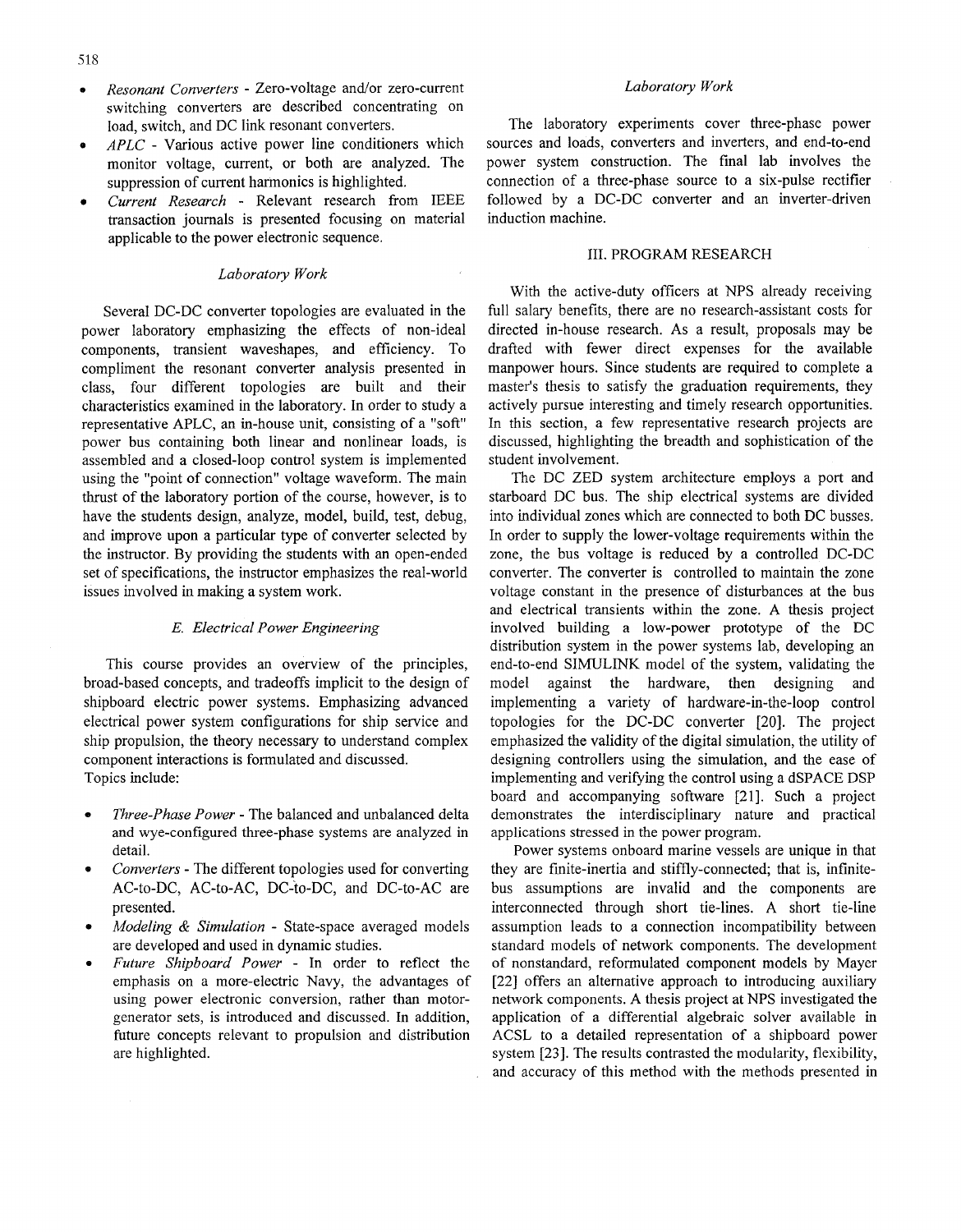the literature. Such an effort supports the simulation work presently being performed at the Naval Surface Warfare Center (NSWC).

An effort has been made at NPS to establish a close link between the research labs and the thesis work. For instance, a recent thesis investigated the hardware implementation of a multi-loop DC-DC converter control **[24].** The student was able to travel to NSWC and perform the hardware development on-site. In addition to gaining the experience of working on an engineering team, the student demonstrated and validated his control hardware using the actual in-lab DC-DC converter. This arrangement has been found to be mutually beneficial to student and sponsor.

Thesis topics in progress include active power line conditioner techniques, the study of stability issues in a DCdistribution system, the application of variable speed drives to the control of centrifugal pumps, and an autonomous electric-vehicle propulsion simulation package. An emphasis is placed on anticipating the needs of the twenty-first century Navy and developing innovative solutions..

# IV. FUTURE INITIATIVES

Anticipating future growth in interest in the area and research opportunities, the faculty is actively planning to expand the course offerings, the laboratory facilities, and the range of research endeavors. In particular, courses in load flow, power quality, and advanced electric drives are being developed. These courses, emphasizing the unique engineering issues common to shipboard power systems, will build upon those courses described in this document.

Furthering the power laboratory capability is vital to meeting future research tasks and challenging the abilities of subsequent classes of students. The available power to the lab must be expanded to levels commensurate with existing Navy technology. In order to extend the prototyping facility, the faculty foresees upgrading the component equipment to include more industry-grade electric machines and power converter technology. In addition, the hardware-in-the-loop capabilities of the laboratory are planned to be expanded and used to investigate a variety of application hardware and control strategies.

In an effort to forward the Navy's emphasis on dual-use technology, the faculty will actively pursue civilian research sponsors who share common interests. This venture seeks to draw a nexus between the specific needs of maritime systems to that of civilian systems attempting to compete in the world market.

#### V. CONCLUSION

The Power Systems program at the Naval Postgraduate School is a unique academic endeavor which seeks to both educate Navy officers in the advanced technologies relevant to the Navy and to compliment the research efforts on-going at the government laboratories. As such, the program differs greatly from most conventional power system programs which emphasize terrestrial systems. It has also been illustrated in this paper that the program emphasizes a multifaceted approach to education including theoretical rigors, hands-on hardware investigation, and simulation efforts which stress design and control. Several representative thesis projects have been introduced, demonstrating the synergy between Naval research concerns and the thesis focus.

#### VI. REFERENCES

- J. G. Ciezki, P. C. Krause, S. D. Sudhoff and 0. Wasynczuk, Final Technical Report on "Investigation of Advanced Power Sources and Actuator Systems for Future Aerospace Vehicles," Contract No. NAS3-25962 for NASA Lewis Research Center, Apr. 1993.
- $\lceil 2 \rceil$ P. C. Krause and Associates, Final Technical Report on "Modeling of Shipboard Electric Power Distribution System," Contract No. N61533- 89-C-0062 for David Taylor Research Center, Sep. 1991.
- 0. Wasynczuk and P. C. Krause, Final Report on "Control of Resonance in a 20-kHz Space Power System," Subcontract No. NASI-38035 for NASA, Jul. 1989.
- [4] P. C. Krause and Associates, Interim Technical Report on "IPS Component/System Model Development," Contract No. 00024-93-C-4180 for Naval Sea Systems Command, Dec. 1993.
- T. B. Dade, "Advanced Electric Propulsion, Power Generation, and Power Distribution," *Naval Engineers Journal,* Vol. 106, No. 2, pp. 83-92, Mar. 1994.
- [6] C. R. Petry and S. W. Rumburg, "Zonal Electrical Distribution Systems: An affordable Architecture for the Future," *Naval Engineers Journal,* Vol. 105, No. 3, pp. **45-51,** May 1993.
- [7] N. H. Doerry and J. C. Davis, "Integrated Power System for Marine Applications," *Naval Engineers Journal,* Vol. 106, No. 3, pp. 77-90, May 1994.
- $^{[8]}$ A. Domijan, Jr., "Power Engineering Initiatives at the Universtiy of Florida," IEEE Trans. on Power Systems, Vol. 6, No. 3, pp. 1293-1298, Aug. 1991.
- $[9]$ E. Lakervi and J. Partanen, "An Attractive Curriculum in Power Engineering," *IEEE Trans. on Power Systems,* Vol. 7, No. 1, pp. 346- 350. Feb. 1992.
- [IO] J. A. Momoh, A. U. Chuku and R. Austin, "Bridging the Gap for Future Educators and Researchers in Electric Energy Systems," *IEEE Trans. on Power Systems,* Vol. 6, No. 3, pp. 1254-1257, Aug. 1991.
- [11] A. A. Girgis, E. B. Makram, M. L. Cline and H. S. Fortson, "Power Engineering Industry Interaction at Clemson University," IEEE *Trans. on Power Systems,* Vol. 7, No. 4, pp. 1584-1589, Nov. 1992.
- [12] N. Mohan, "A Novel Approach to Integrate Computer Exercises into Teaching of Utility-Related Applications of Power Electronics," *IEEE Trans.* on *Power Systems,* **Vol.** 7, No. 1, Feb. 1992.
- [I31 E. K. Stanek, et. at., "Electric Power Engineering Education Resources 1985-1986," IEEE *Trans. on Power Systems,* Vol. 3, No. 3, pp. 1340- 1353, Aug. 1988.
- [14] V. Gerez, "Power Engineering Program at Montana State University Planning, Financing, Promotion, and Implementation," *IEEE Trans.*  on *Power Systems,* Vol. 3, No. 2, pp. 567-573, May 1988.
- [15] K. Ganesan, "A Different Approach to Teaching Power Systems," *IEEE Trans. on Power Systems,* Vol. 3, No. 4, pp. 1851-1856, Nov. 1988.
- [16] S. M. Williams, D. B. Kline and R. W. Ashton, "A New Approach for Teaching Electric Machinery: Object-Oriented Electric Machinery Simulation," *Compufers in Education Journal,* 1995.